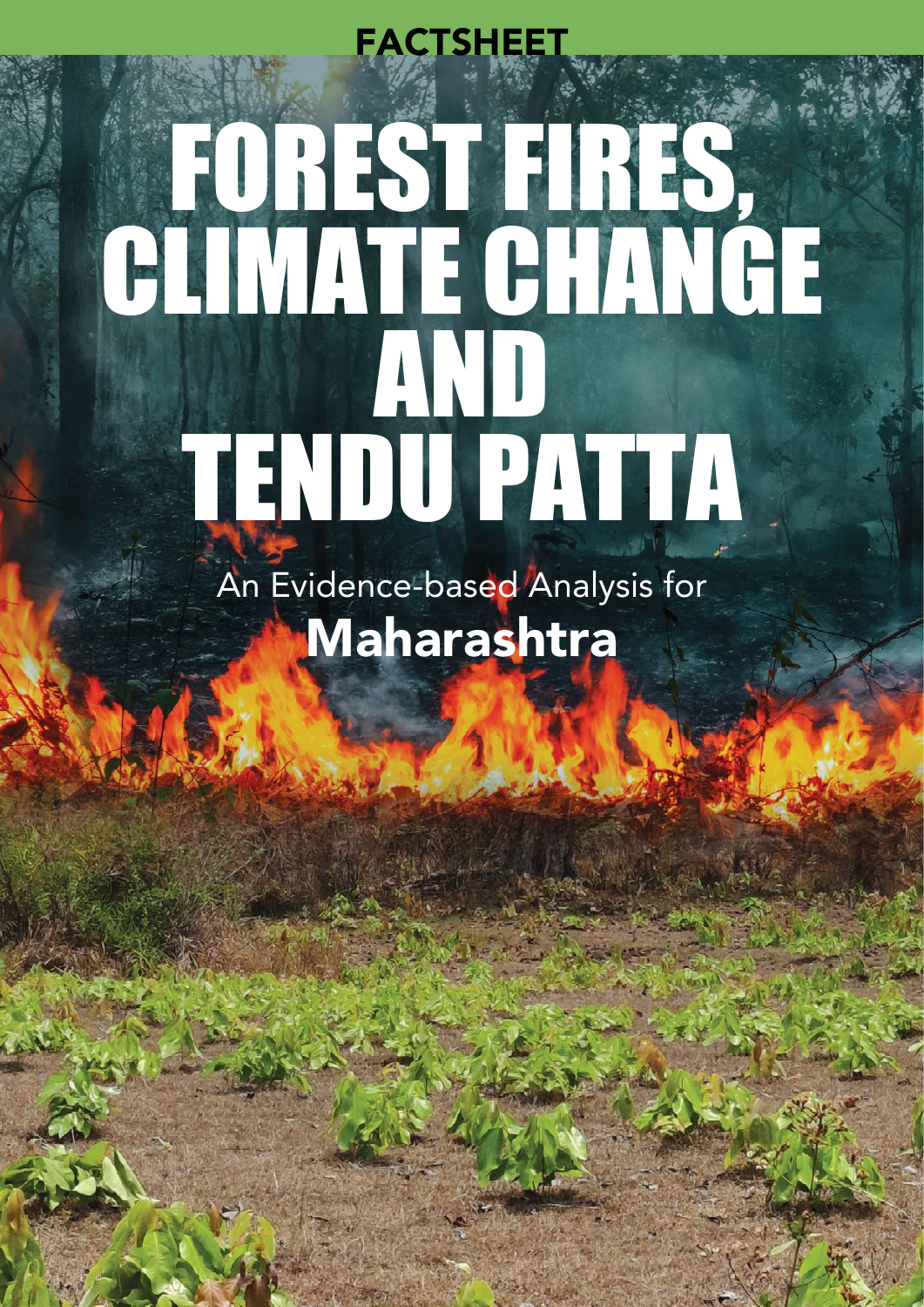## Forest fires – a vital concern for Maharashtra

 $z_{\lambda}$ 

 $\mathbf{z}$  $\mathbf{u}$ 

- Global temperature increase will exceed 1.5°C & 2°C during the 21st century, making extensive mitigation & adaptation action an urgent priority. C<sub>HANGE</sub>
- • Extreme weather events are becoming more frequent and intense – being closely witnessed by Maharashtra.
- The State Council for Climate Change is strengthening the state's commitment towards climate action.
- The issue of increasing forest fire incidences needs to be addressed explicitly due to its circular relationship with climate change.
- Carbon sequestration benefits of forests are being threatened by rising degradation/forest fires.
- • Over 40% of Maharashtra's forest area is extremely to moderately fire prone.  $\hat{C}$

 $\mathsf{u}$ s  $\rightarrow$  $\mathcal{F}$  $\dot{\delta}$  $\zeta$ 

- 34,025 forest fires were recorded in the state during the last forest fire season (Nov 2020-June 2021), about 10% of India's total.
- While tracking & alert systems have improved, control & management remains inadequate.
- • Limited understanding of specific responsible factors (95% humanmade) and restricting focused action.

## Tendu leaves & forest fires



Leaves of tendu or *Diospyros melanoxylon* tree are widely used for making bidis.

>300,000 mt of tendu leaves collected every year for producing >400 billion bidi sticks.

Uncontrolled fires frequently reported in tendu areas, as there is a traditional practice of using fires to cut back the young exposed shoots of tendu plant and to injure its roots so that they may coppice and produce fresh, green, good quality leaves for bidi rolling.

The practice has no scientific validity and is prohibited by law and discouraged by states, but is widely practiced. The Maharashtra government banned the collection and sale of tendu leaves from the forest fire affected areas in 2012. But data on instances of contract cancellation due to tendu fires is not available.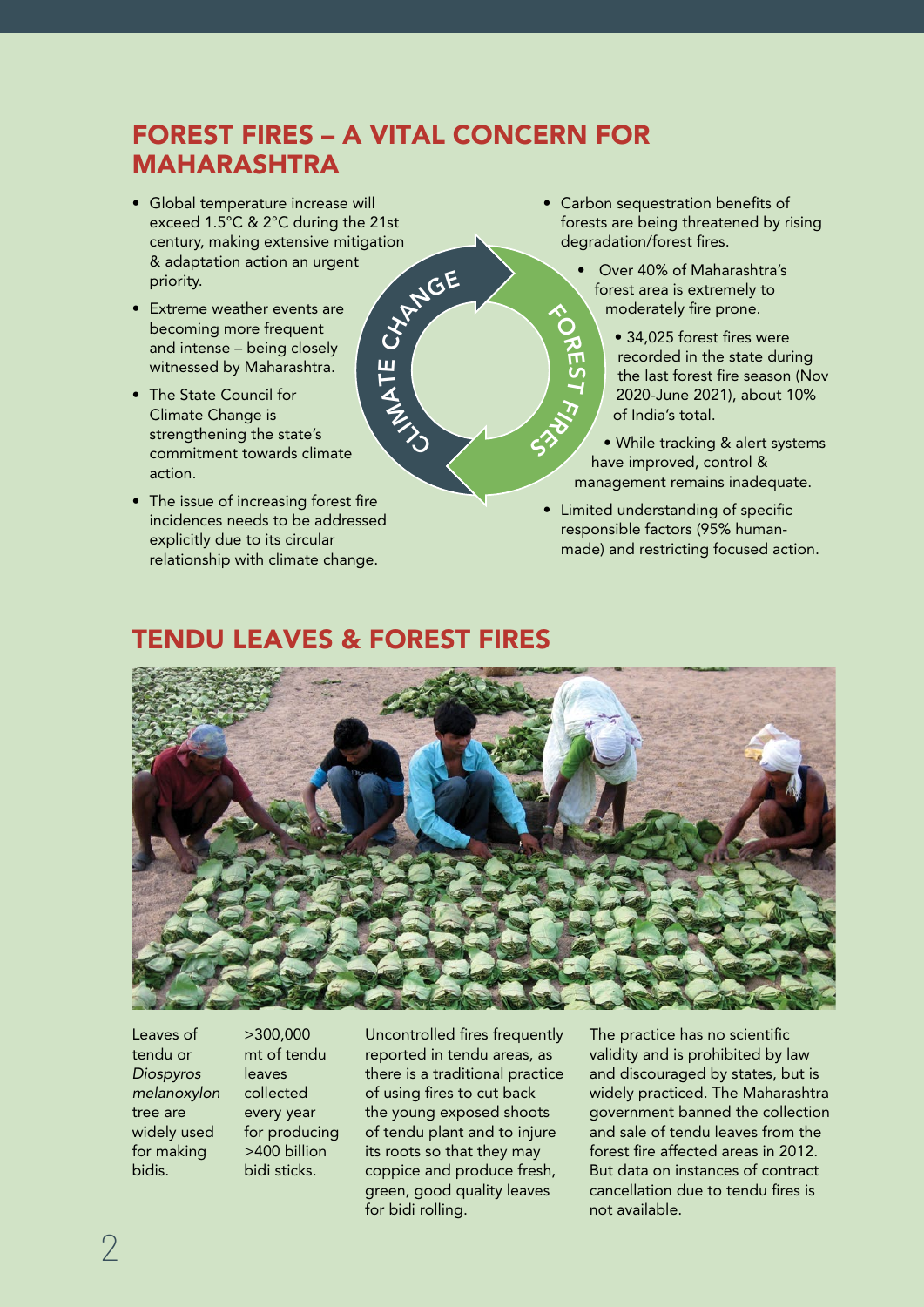## Exploring the tendu & forest fire linkage is important

- A prominent non-timber forest produce (NTFP) supported strongly by the state machinery – nationalized produce in Maharashtra since 1969
- • Maharashtra is the sixth-largest producer of tendu leaves in the country, producing over 3.5 lakh standard bags annually (2017).

Tendu is used primarily to manufacture bidis, estimated to cost the nation ₹800 billion annually in illnesses and early deaths.

Significant contribution to forest health degradation, and the ecology of western ghats housed in the state

### iFOREST Study Objective & Approach



- To establish linkages between collection of tendu leaves and forest fires
- To assess the impact in terms of burnt area & emissions

Focus on Chhattisgarh, Maharashtra & Odisha - 36 per cent of forest fires incidences, 35 per cent of tendu leaf collection





Utilize available satellite data on forest fires, vegetation type & emissions

Mix of mapping, spatial, statistical, modeling and back-of-theenvelope analysis tools

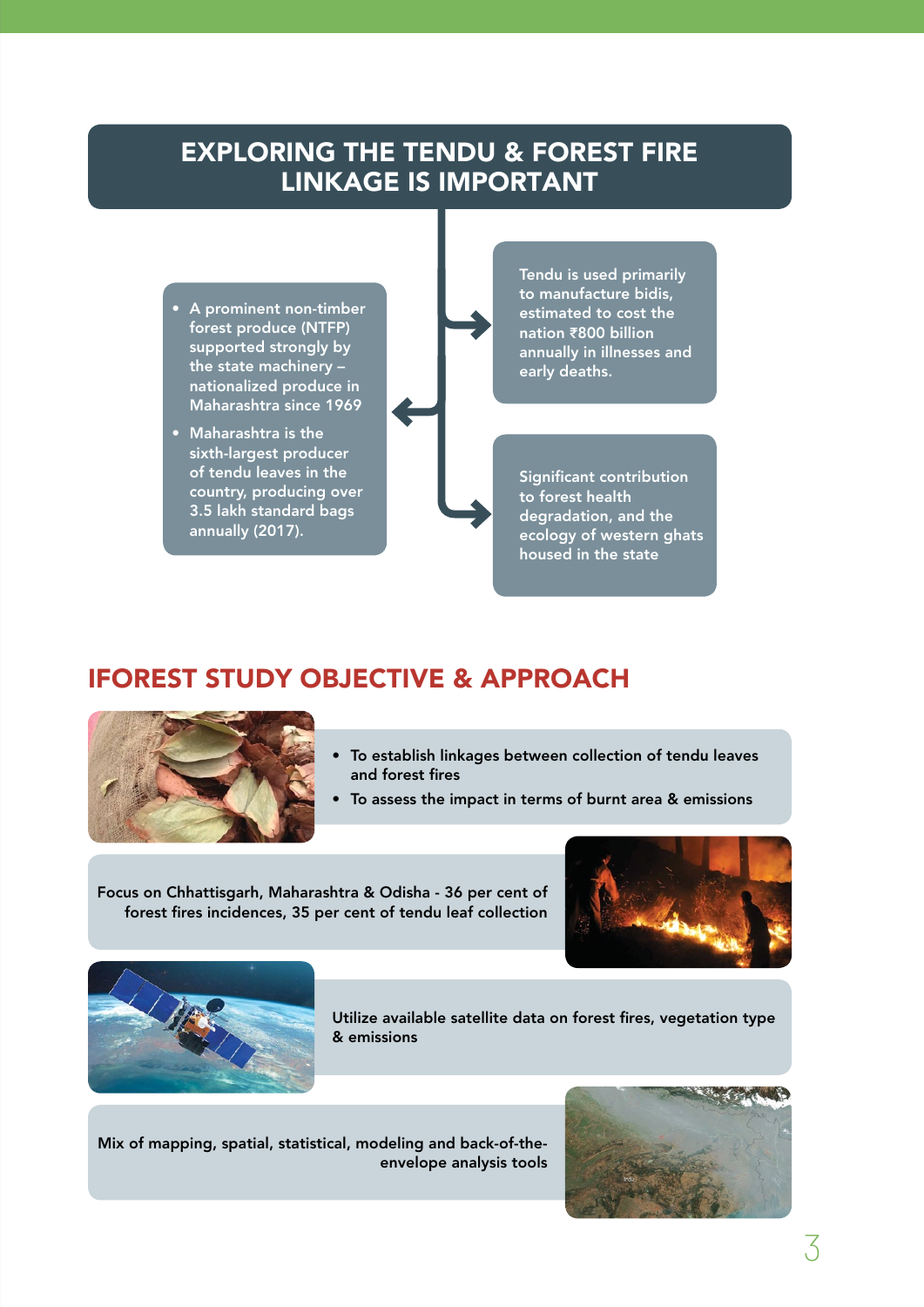### Result 1: Substantial overlap in tendu areas & forest fire points in Maharashtra



Distribution of tendu sample points Distribution of tendu-linked forest fire points for 2011-21



Source for forest fire points (FFPs): NASA's MODIS dataset

Source tendu sample points: P.S. Roy, S.P.S. Kushwaha, M.S.R. Murthy, A. Roy, M.C. Porwal, et al. 2012. Biodiversity Characterization at Landscape Level: National Assessment. Indian Institute of Remote Sensing, ISRO, Dehradun, India, ISBN: 81-901418-8-0

Tendu-linked FFPs observed to be fluctuating during the past decade, showing a decline around the mid-years (2013-2015) and then in 2019-2020



Tendu-linked forest fires during 2011-21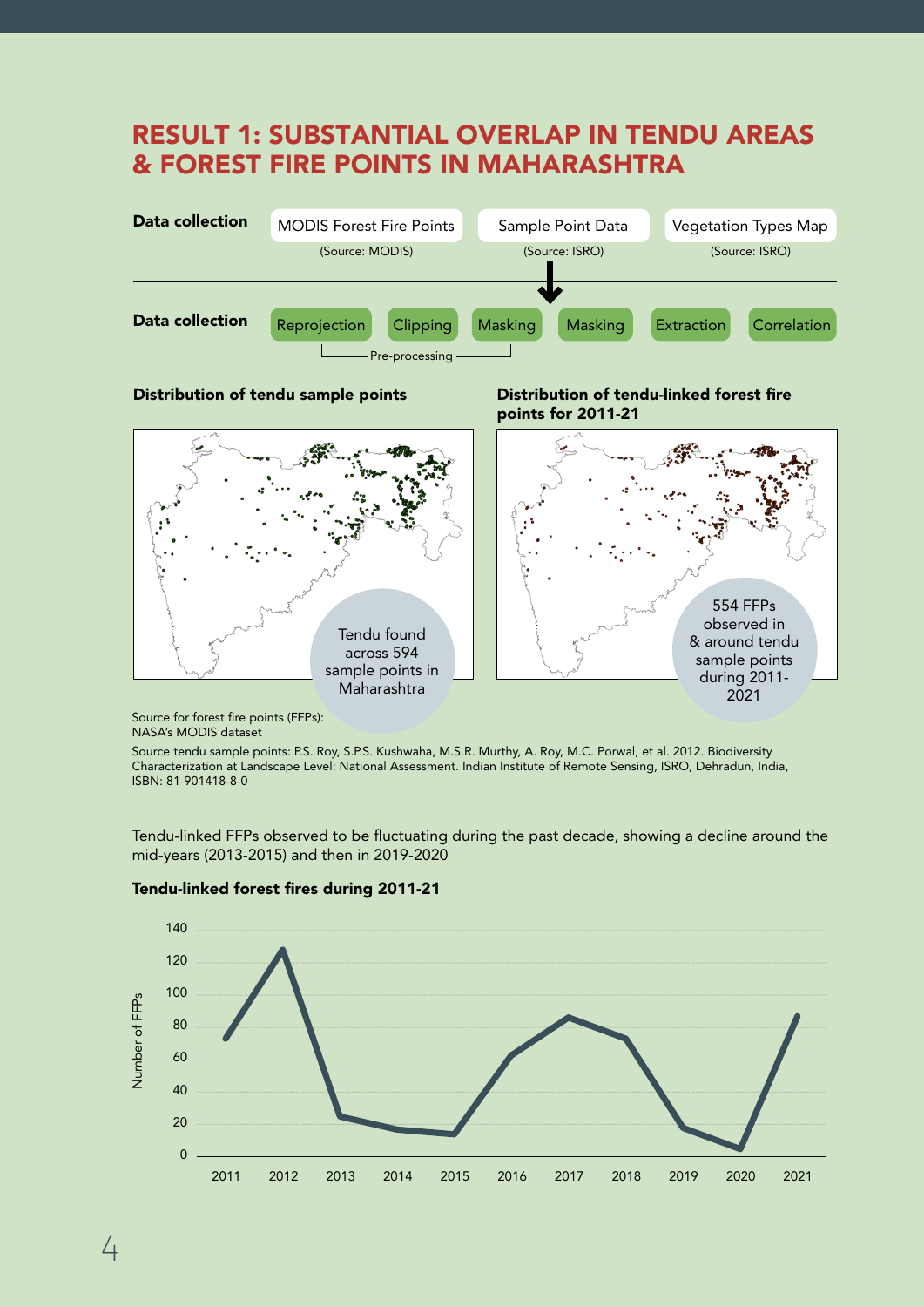Tendu-linked FFPs observed to be predominantly occurring in dry deciduous, and teak mixed dry deciduous in the state.



#### Vegetation type associated with tendu-linked FFPs in 2011-21

### Result 2: Strong positive correlation emerging between tendu & forest fires

Correlation coefficient of over 0.8 for most years indicated tendu producing areas appear to have a very high susceptibility to forest fires.

#### State-wise correlation between forest fires and tendu

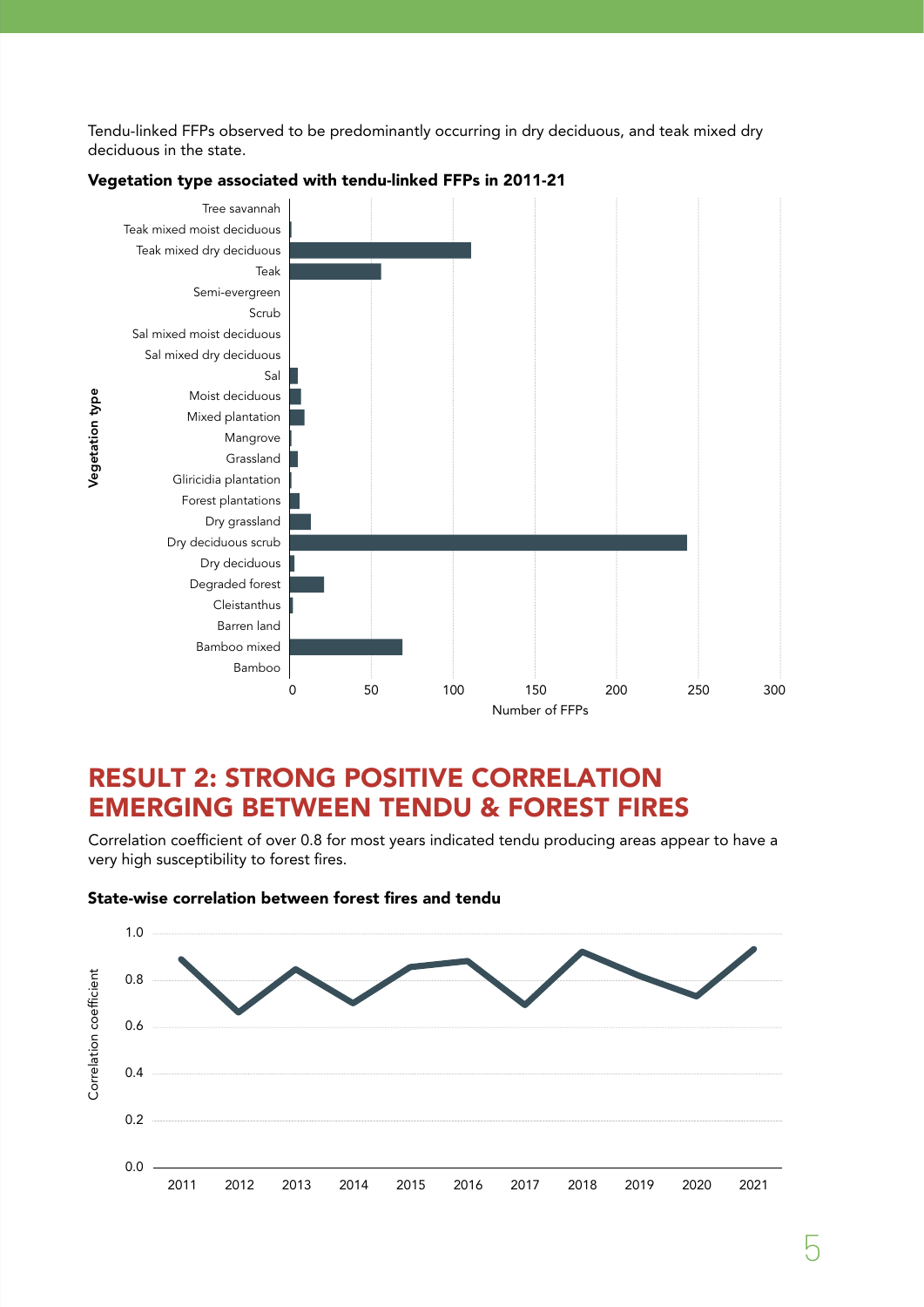## Result 3: Tendu-liNked fires affecting vast tracks of land

- • Data from MODIS Burned Area Monthly Global; 500m resolution downloaded & clipped for 2011-21 for focus states
- • Month-wise, state-wise burnt area index (BAI) distribution calculated

Total burn area due to forest fires in Maharashtra during 2011-21 is observed to be 13,284.5 sq km



- • Species distribution model (SDM) developed using Maxent model, tendu sample points & bioclimatic data (WorldClim)
- ROC curve and Jackknife test of variable importance conducted

SDM finds tendu to be located across 16,957 sq km mostly in eastern Maharashtra  $\sim$  quarter of the state's forest land area

#### Burn Area Index during 2011-21 Potential species distribution of tendu



• Potential species distribution of tendu & BAI overlayed to calculate potential burnt area associated with tendu

Burnt area due to tendu-linked forest fires is estimated at 4,767 sq km for the 2011-21 period ~ one-third of the state's total burn area for the period

#### Burnt area with respect to potential tendu distribution for 2011-21

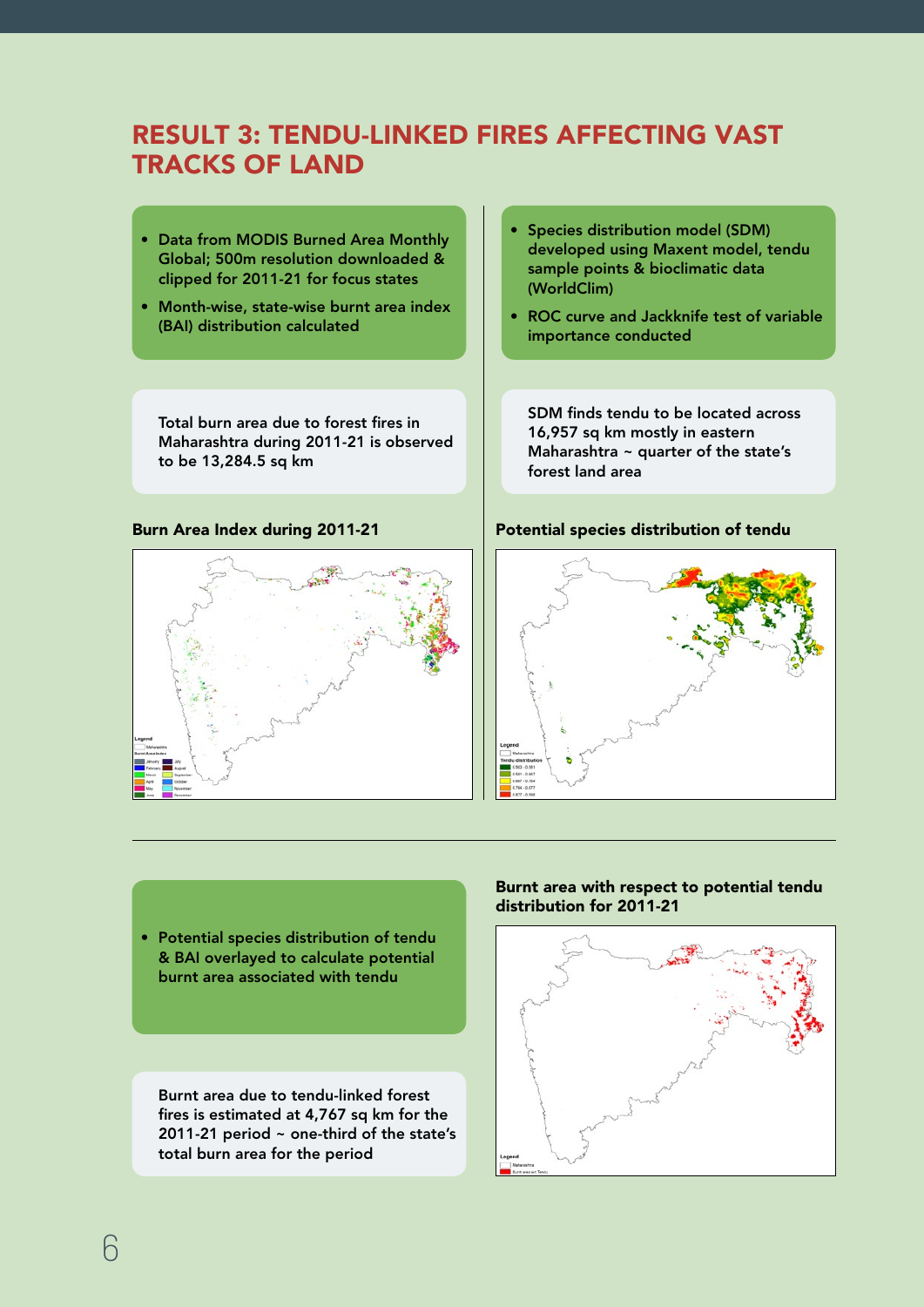

#### Year-wise, month-wise tendu-linked burnt area

burnt area is in March, April and May

Modeled tendu-linked burnt area highest in 2012, 2017 & 2018, at an 600 sq km to 900 sq km

## Result 4: Tendu-linked forest fires contributing significantly to emissions

3.9 mt of CO<sub>2</sub> emissions, equivalent to annual emissions by 1.6 million cars, dominated by tendu related fires in Maharashtra during 2021

Data & Methodology: CO emissions data from the TROPOMI on the Sentinel 5 Precursor (S5P) satellite, treated for background emissions, and clipped for tendu BAI for the three states. CO $_{\textrm{\tiny{2}}}$  estimated assuming modified combustion efficiency for forest fires with smouldering combustion for dry deciduous type of forest.

#### Estimated CO<sub>2</sub> emissions attributed to tendu-forest fires in 2021